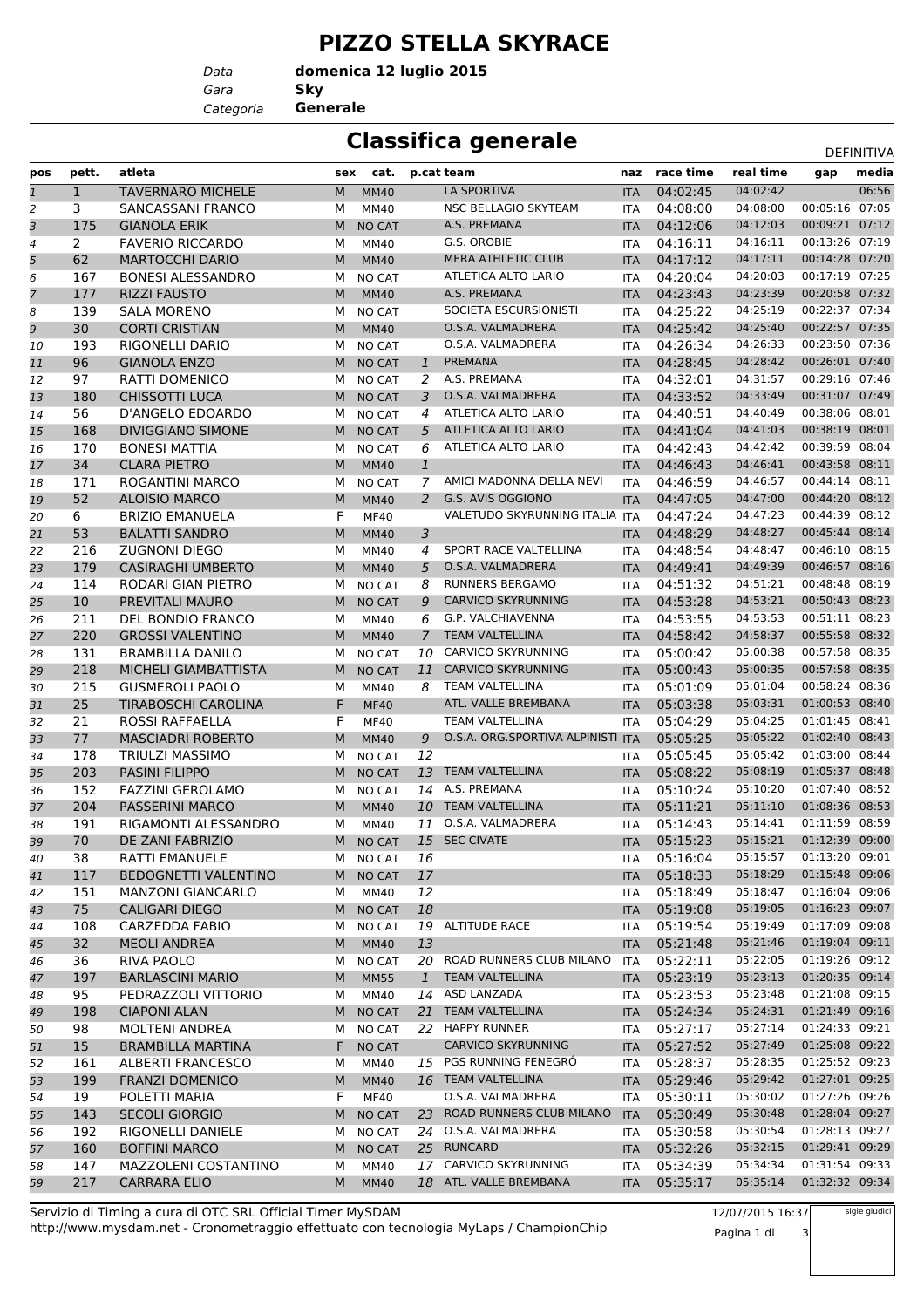## **Classifica generale** DEFINITIVA

| pos        | pett.      | atleta                                             | sex    | cat.                       |                     | p.cat team                                | naz               | race time            | real time                 | gap                              | media |
|------------|------------|----------------------------------------------------|--------|----------------------------|---------------------|-------------------------------------------|-------------------|----------------------|---------------------------|----------------------------------|-------|
| 60         | 148        | <b>TARABINI SALVATORE</b>                          | M      | <b>MM55</b>                |                     | 2 SPORT RACE VALTELLINA                   | <b>ITA</b>        | 05:36:28             | 05:36:25                  | 01:33:43 09:36                   |       |
| 61         | 112        | DELL'ORO RENATO                                    | м      | NO CAT                     | 26                  | 3 LIFE                                    | <b>ITA</b>        | 05:37:46             | 05:37:37                  | 01:35:01 09:39                   |       |
| 62         | 129        | <b>LEVI EMANUELE</b>                               | M      | <b>MM40</b>                |                     | 19 G.P. VALCHIAVENNA                      | <b>ITA</b>        | 05:38:09             | 05:38:06                  | 01:35:25 09:39                   |       |
| 63         | 195        | PEDRONCELLI GIACOMO                                | М      | MM40                       | 20                  |                                           | <b>ITA</b>        | 05:38:10             | 05:38:06                  | 01:35:25 09:39                   |       |
| 64         | 184        | <b>GASPERINI LUCA</b>                              | M      | <b>MM40</b>                | 21                  | O.S.A. VALMADRERA                         | <b>ITA</b>        | 05:38:39             | 05:38:38                  | 01:35:55 09:40                   |       |
| 65         | 121        | <b>GERNA IVAN</b>                                  | М      | <b>MM40</b>                | 22                  | <b>GP SANTI</b>                           | <b>ITA</b>        | 05:38:49             | 05:38:44                  | 01:36:05 09:40                   |       |
| 66         | 29         | <b>MONTI FLORIANO</b>                              | М      | <b>MM40</b>                | 23                  |                                           | <b>ITA</b>        | 05:39:47             | 05:39:36                  | 01:37:03 09:42                   |       |
| 67         | 132        | <b>BRAMBILLA MASSIMO</b>                           | м      | MM40                       | 24                  | CARVICO SKYRUNNING                        | <b>ITA</b>        | 05:41:24             | 05:41:17                  | 01:38:40 09:45                   |       |
| 68         | 182        | <b>DOZIO LUIGI</b>                                 | M      | <b>MM40</b>                |                     | 25 O.S.A. VALMADRERA                      | <b>ITA</b>        | 05:41:25             | 05:41:21                  | 01:38:40 09:45                   |       |
| 69         | 119        | <b>CACCAMO FABIO</b>                               | М      | <b>MM40</b>                | 26                  |                                           | <b>ITA</b>        | 05:44:45             | 05:44:41                  | 01:42:00 09:50                   |       |
| 70         | 183        | <b>FIORETTA SERGIO</b>                             | M      | <b>NO CAT</b>              |                     | 27 O.S.A. VALMADRERA                      | <b>ITA</b>        | 05:46:30             | 05:46:22                  | 01:43:45 09:53<br>01:44:30 09:55 |       |
| 71         | 149        | <b>MARCHETTI ANTONELLO</b>                         | М      | MM40                       |                     | 27 S.E.V. VALMADRERA                      | <b>ITA</b>        | 05:47:14             | 05:47:12                  |                                  |       |
| 72         | 51         | <b>GIANERA DANIEL</b>                              | M      | <b>NO CAT</b>              | 28                  | PT SKYRUNNING                             | <b>ITA</b>        | 05:49:09<br>05:49:39 | 05:49:05<br>05:49:33      | 01:46:24 09:58<br>01:46:54 09:59 |       |
| 73         | 165<br>99  | <b>MORELLI DANIELE</b>                             | м      | <b>MM55</b>                | 3<br>$\overline{4}$ |                                           | <b>ITA</b>        | 05:50:10             | 05:50:06                  | 01:47:25 10:00                   |       |
| 74<br>75   | 122        | <b>MOLTENI ANTONINO</b><br><b>BONANDRINI PAOLO</b> | M<br>М | <b>MM55</b><br>NO CAT      | 29                  | <b>G. ALPINISTICO VERTOVESE</b>           | <b>ITA</b><br>ITA | 05:53:14             | 05:53:02                  | 01:50:29 10:05                   |       |
| 76         | 188        | <b>MILESI GIORGIO</b>                              | M      | <b>MM40</b>                | 28                  | O.S.A. VALMADRERA                         | <b>ITA</b>        | 05:53:44             | 05:53:40                  | 01:50:59 10:06                   |       |
| 77         | 126        | <b>BIANCHI MARCO</b>                               | М      | <b>NO CAT</b>              | 30                  | L'È MARGA LA CABRA                        | <b>ITA</b>        | 05:54:43             | 05:54:38                  | 01:51:59 10:08                   |       |
| 78         | 176        | DEL RE SANDRO                                      | M      | <b>NO CAT</b>              | 31                  |                                           | <b>ITA</b>        | 05:54:43             | 05:54:35                  | 01:51:59 10:08                   |       |
| 79         | 68         | RAMPAZZO FEDERICO                                  | м      | <b>NO CAT</b>              | 32                  |                                           | <b>ITA</b>        | 05:55:01             | 05:54:55                  | 01:52:17 10:08                   |       |
| 80         | 26         | <b>CAVALLI GIOVANNA</b>                            | F      | <b>MF55</b>                | $\mathbf{1}$        | <b>BERGAMO STARS ATLETICA</b>             | <b>ITA</b>        | 05:55:08             | 05:55:04                  | 01:52:24 10:08                   |       |
| 81         | 158        | <b>MANES ANDREA</b>                                | М      | NO CAT                     | 33                  | A.S. LANZADA                              | <b>ITA</b>        | 05:55:12             | 05:55:06                  | 01:52:27 10:08                   |       |
| 82         | 190        | <b>PIFFARI FELICE</b>                              | M      | <b>MM40</b>                | 29                  | O.S.A. VALMADRERA                         | <b>ITA</b>        | 05:55:12             | 05:55:07                  | 01:52:27 10:08                   |       |
| 83         | 125        | <b>VILLA LUCA</b>                                  | М      | <b>NO CAT</b>              | 34                  |                                           | <b>ITA</b>        | 05:55:38             | 05:55:30                  | 01:52:54 10:09                   |       |
| 84         | 185        | <b>LONGHI DAVIDE</b>                               | M      | <b>MM40</b>                |                     | 30 O.S.A. VALMADRERA                      | <b>ITA</b>        | 05:56:16             | 05:56:12                  | 01:53:31 10:10                   |       |
| 85         | 69         | <b>ROSSI GIOVANNI</b>                              | М      | <b>MM55</b>                | 5                   | CARVICO SKYRUNNING                        | <b>ITA</b>        | 05:57:22             | 05:57:18                  | 01:54:37 10:12                   |       |
| 86         | 82         | <b>VERZENI GIORDANO</b>                            | M      | <b>MM40</b>                | 31                  | <b>CARVICO SKYRUNNING</b>                 | <b>ITA</b>        | 05:57:42             | 05:57:35                  | 01:54:58 10:13                   |       |
| 87         | 94         | <b>MAGNI OMAR</b>                                  | М      | MM40                       | 32                  | <b>EVOLUTION SPORT TEAM</b>               | <b>ITA</b>        | 05:58:25             | 05:58:24                  | 01:55:40 10:14                   |       |
| 88         | 209        | <b>GUANELLA DAVIDE</b>                             | M      | <b>NO CAT</b>              | 35                  |                                           | <b>ITA</b>        | 05:59:27             | 05:59:19                  | 01:56:42 10:16                   |       |
| 89         | 113        | DELL'AVA PAOLO                                     | м      | <b>NO CAT</b>              | 36                  | <b>TIMOROSI ASTENERSI</b>                 | <b>ITA</b>        | 05:59:27             | 05:59:19                  | 01:56:42 10:16                   |       |
| 90         | 105        | <b>SCHIAVETTI MARCO</b>                            | M      | <b>NO CAT</b>              |                     | 37 RUNCARD                                | <b>ITA</b>        | 05:59:27             | 05:59:22                  | 01:56:43 10:16                   |       |
| 91         | 145        | POZZI CRISTIANO                                    | м      | MM40                       | 33                  | ATL. O.S.G. GUANZATE                      | <b>ITA</b>        | 05:59:31             | 05:59:27                  | 01:56:46 10:16                   |       |
| 92         | 206        | CHIAPPA ALESSANDRO                                 | M      | <b>MM40</b>                | 34                  | <b>CARVICO SKYRUNNING</b>                 | <b>ITA</b>        | 06:00:54             | 06:00:49                  | 01:58:09 10:18                   |       |
| 93         | 118        | DE ALESSANDRI ANDREA                               | М      | MM40                       | 35                  |                                           | <b>ITA</b>        | 06:02:08             | 06:02:02                  | 01:59:23 10:20                   |       |
| 94         | 142        | <b>ROTASPERTI MICHELE</b>                          | M      | <b>NO CAT</b>              | 38                  | <b>CARVICO SKYRUNNING</b>                 | <b>ITA</b>        | 06:02:43             | 06:02:38                  | 01:59:58 10:21                   |       |
| 95         | 174        | <b>BUZZETTI GIUSEPPE</b>                           | М      | MM40                       | 36                  | G.P. SANTI NUOVA OLONIO                   | <b>ITA</b>        | 06:03:28             | 06:03:17                  | 02:00:44 10:23                   |       |
| 96         | 28         | <b>CASARTELLI LORENZO</b>                          | M      | <b>NO CAT</b>              | 39                  |                                           | <b>ITA</b>        | 06:04:22             | 06:04:15                  | 02:01:37 10:24                   |       |
| 97         | 136        | VALAGUSSA ALESSANDRO                               | м      | NO CAT                     | 40                  |                                           | <b>ITA</b>        | 06:04:34             | 06:04:28                  | 02:01:49 10:24                   |       |
| 98         | 194        | DEL SIGNORE FILIPPO                                | M      | <b>MM40</b>                | 37                  |                                           | <b>ITA</b>        | 06:04:47             | 06:04:39                  | 02:02:02 10:25                   |       |
| 99         | 73         | MASOLINI CLAUDIO                                   | М      | <b>MM40</b>                |                     | 38 G.P. VALCHIAVENNA                      | <b>ITA</b>        | 06:05:59             | 06:05:49  02:03:14  10:27 |                                  |       |
| 100        | 186        | <b>MAINETTI PIO</b>                                | M      | <b>MM55</b>                |                     | 6 O.S.A. VALMADRERA                       | <b>ITA</b>        | 06:07:36             | 06:07:27                  | 02:04:51 10:30                   |       |
| 101        | 196        | AMBROSINI STEFANO                                  | М      | MM40                       |                     | 39 TEAM VALTELLINA                        | <b>ITA</b>        | 06:07:42             | 06:07:40                  | 02:04:57 10:30                   |       |
| 102        | 214        | PAVIA DAVIDE                                       | M      | NO CAT                     |                     | 41 A.S. CANTURINA POL. S.MARCO ITA        |                   | 06:07:55             | 06:07:50                  | 02:05:11 10:30                   |       |
| 103        | 18         | MOGNETTI MADDALENA                                 | F.     | <b>NO CAT</b>              |                     | 42 SCAIS 3028<br>40 POLISPORTIVA GIRONICO | ITA               | 06:08:31             | 06:08:18<br>06:11:25      | 02:05:46 10:31<br>02:08:43 10:36 |       |
| 104        | 111<br>110 | <b>TAIANA MATTEO</b><br><b>TAGLIABUE MAURIZIO</b>  | M      | <b>MM40</b><br><b>MM55</b> | 7                   | CANTURINA POLISPORTIVA S                  | <b>ITA</b>        | 06:11:27<br>06:12:49 | 06:12:38                  | 02:10:05 10:39                   |       |
| 105        | 67         | <b>GUGLIELMANA ROBERTO</b>                         | М<br>M | <b>MM55</b>                | 8                   | G.P. VALCHIAVENNA                         | ITA               | 06:16:00             | 06:15:51                  | 02:13:15 10:44                   |       |
| 106<br>107 | 102        | GILARDONI ALESSANDRO                               | м      | <b>MM55</b>                | 9                   | I RUN FOR THE CURE                        | <b>ITA</b><br>ITA | 06:17:19             | 06:17:13                  | 02:14:35 10:46                   |       |
| 108        | 31         | <b>SACCHI MASSIMO</b>                              | M      | <b>MM40</b>                | 41                  |                                           | <b>ITA</b>        | 06:17:26             | 06:17:18                  | 02:14:42 10:47                   |       |
| 109        | 107        | <b>TEMPRA FRANCESCO</b>                            | м      | <b>NO CAT</b>              | 43                  | A.S.D. LANZADAVI                          | ITA               | 06:18:33             | 06:18:23                  | 02:15:49 10:48                   |       |
| 110        | 162        | <b>COLOMBO GIULIANO</b>                            | M      | <b>MM40</b>                |                     | 42 POL. 2001- A.L.D.E.                    | <b>ITA</b>        | 06:19:34             | 06:19:25                  | 02:16:49 10:50                   |       |
| 111        | 86         | <b>TOGNASCIOLI CRISTIAN</b>                        | м      | NO CAT                     | 44                  |                                           | ITA               | 06:19:49             | 06:19:41                  | 02:17:04 10:51                   |       |
| 112        | 141        | RADAELLI DIEGO                                     | M      | <b>MM55</b>                |                     | 10 ALTITUDE RACE                          | <b>ITA</b>        | 06:20:01             | 06:19:54                  | 02:17:16 10:51                   |       |
| 113        | 87         | <b>EPIS ATTILIO</b>                                | М      | MM40                       |                     | 43 SCAIS3038                              | ITA               | 06:20:26             | 06:20:13                  | 02:17:41 10:52                   |       |
| 114        | 205        | PIGHETTI GIACOMO                                   | M      | NO CAT                     |                     | 45 TEAM VALTELLINA                        | <b>ITA</b>        | 06:24:28             | 06:24:18                  | 02:21:43 10:59                   |       |
| 115        | 128        | NOSEDA VITTORIO                                    | м      | MM40                       |                     | 44 TEAM OTC COMO                          | ITA               | 06:26:10             | 06:26:09                  | 02:23:26 11:02                   |       |
| 116        | 60         | <b>FABIAN PAOLO</b>                                | M      | <b>MM40</b>                |                     | 45 C.T.L. 3 ATLETICA                      | <b>ITA</b>        | 06:27:01             | 06:26:50                  | 02:24:17 11:03                   |       |
| 117        | 63         | DEL GIORGIO DANILO                                 | м      | MM40                       |                     | 46 MERA ATHLETIC CLUB                     | ITA               | 06:28:00             | 06:27:58                  | 02:25:16 11:05                   |       |
| 118        | 144        | <b>FRANCESCHI MICHELE</b>                          | M      | NO CAT                     |                     | 46 G.P. TURRISTI MONTEGROTTO              | <b>ITA</b>        | 06:28:03             | 06:27:58                  | 02:25:18 11:05                   |       |
| 119        | 181        | COLOMBO PAOLO                                      | м      | MM40                       |                     | 47 O.S.A. VALMADRERA                      | ITA               | 06:29:47             | 06:29:37                  | 02:27:02 11:08                   |       |
| 120        | 104        | <b>LECCO MAURO</b>                                 | M      | NO CAT                     | 47                  |                                           | <b>ITA</b>        | 06:31:25             | 06:31:18                  | 02:28:40 11:10                   |       |
| 121        | 65         | <b>GILARDONI OSCAR</b>                             | M      | NO CAT                     | 48                  | NSC BELLAGIO SKYTEAM                      | ITA               | 06:31:26             | 06:31:15                  | 02:28:42 11:11                   |       |
| 122        | 173        | DEL RE CRISTIAN                                    | м      | <b>NO CAT</b>              | 49                  |                                           | <b>ITA</b>        | 06:32:07             | 06:32:02                  | 02:29:23 11:12                   |       |
| 123        | 61         | MARTORELL SUAREZ<br><b>ALBERTO</b>                 | М      | <b>MM55</b>                |                     | 11 MONZA MARATHON TEAM A.S.               | <b>ESP</b>        | 06:32:41             | 06:32:34                  | 02:29:57 11:13                   |       |

http://www.mysdam.net - Cronometraggio effettuato con tecnologia MyLaps / ChampionChip Servizio di Timing a cura di OTC SRL Official Timer MySDAM

12/07/2015 16:37 Pagina 2 di 3

sigle giudici